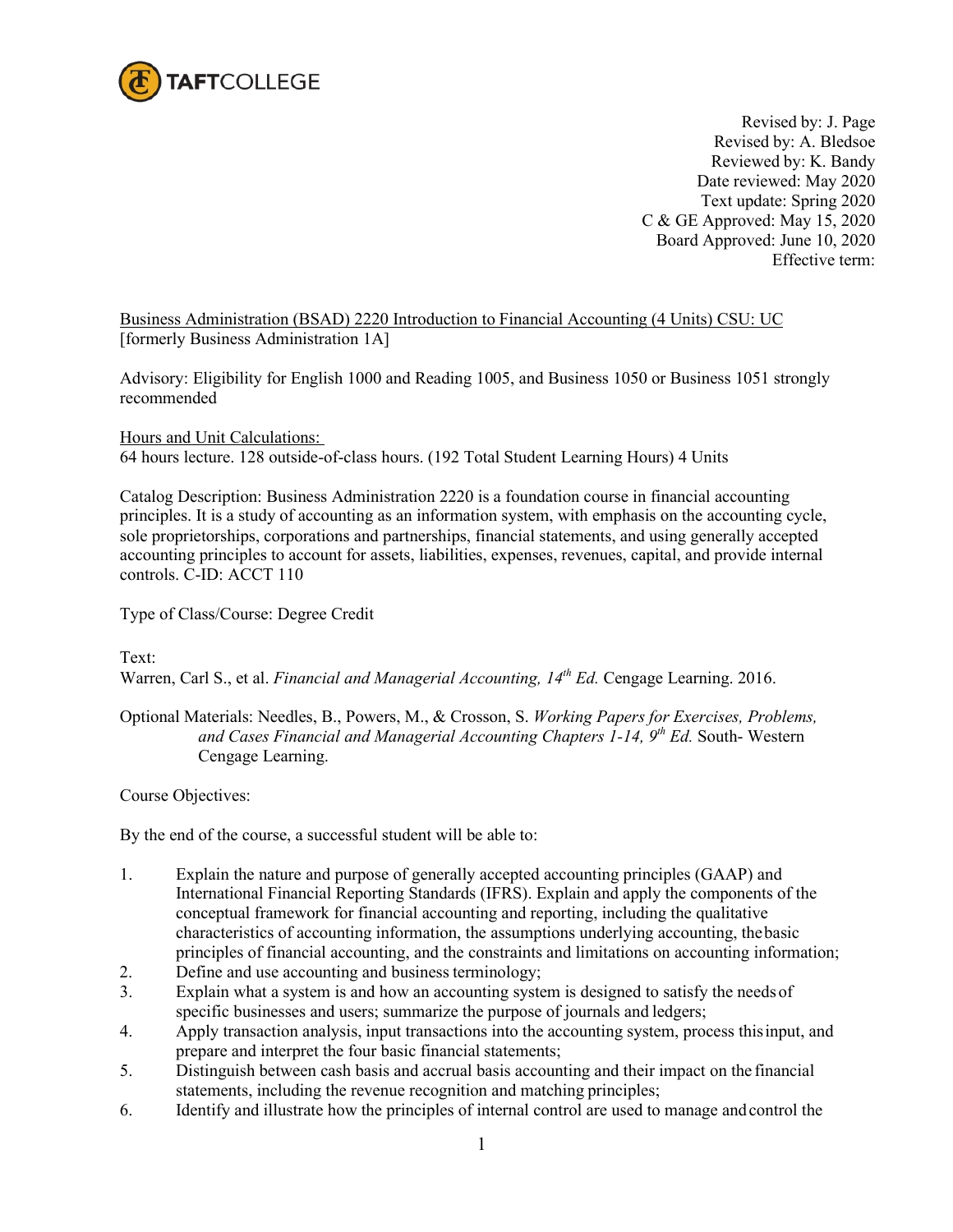

firm's resources and minimize risk;

- 7. Explain the content, form, and purpose of the basic financial statements (includingfootnotes) and the annual report, and how they satisfy the information needs of investors, creditors, and other users;
- 8. Explain the nature of current assets and related issues, including the measurement and reporting of cash and cash equivalents, receivables and bad debts, and inventory and cost of goodssold;
- 9. Explain the valuation and reporting of current liabilities, estimated liabilities, and other contingencies;
- 10. Identify and illustrate issues relating to long-term asset acquisition, use, cost allocation, and disposal;
- 11. Distinguish between capital and revenue expenditures;
- 12. Identify and illustrate issues relating to long-term liabilities, including issuance, valuation, and retirement of debt (including the time value of money);
- 13. Identify and illustrate issues relating to stockholders' equity, including issuance, repurchase of capital stock, and dividends;
- 14. Explain the importance of operating, investing and financing activities reported in the Statement of Cash Flows;
- 15. Interpret company activity, profitability, liquidity and solvency through selection and application of appropriate financial analysis tools; and
- 16. Identify the ethical implications inherent in financial reporting and be able to applystrategies for addressing them.

Course Scope and Content:

| Unit I   | Basic Structure of Accounting                                                                                                                                                                                                                                                                                                                                                                      |  |  |
|----------|----------------------------------------------------------------------------------------------------------------------------------------------------------------------------------------------------------------------------------------------------------------------------------------------------------------------------------------------------------------------------------------------------|--|--|
|          | A. Explain the purposes and uses of accounting information                                                                                                                                                                                                                                                                                                                                         |  |  |
|          | Explain the nature and purpose of generally accepted accounting principles (GAAP)<br>В.                                                                                                                                                                                                                                                                                                            |  |  |
|          | and International Financial Reporting Standards (IFRS).                                                                                                                                                                                                                                                                                                                                            |  |  |
|          | C. Explain and apply the components of the conceptual framework for financial<br>accounting and reporting, including the qualitative characteristics of accounting<br>information, the assumptions underlying accounting, the basic principles of financial<br>accounting, and the constraints and limitations on accounting information<br>D. Define and use accounting and business terminology; |  |  |
| Unit II  | The Journal, Ledger, and Trial Balance                                                                                                                                                                                                                                                                                                                                                             |  |  |
|          | A. Summarize the purpose of journals and ledgers                                                                                                                                                                                                                                                                                                                                                   |  |  |
|          | B. Apply transaction analysis, input transactions into the accounting system, process                                                                                                                                                                                                                                                                                                              |  |  |
|          | this input, and prepare and interpret the four basic financial statements                                                                                                                                                                                                                                                                                                                          |  |  |
|          |                                                                                                                                                                                                                                                                                                                                                                                                    |  |  |
| Unit III | Completion of the Accounting Cycle                                                                                                                                                                                                                                                                                                                                                                 |  |  |
|          | A. Distinguish between cash and accrual accounting and their impacts on statements                                                                                                                                                                                                                                                                                                                 |  |  |
|          | B. Produce accurate and reliable financial statements under GAAP with special                                                                                                                                                                                                                                                                                                                      |  |  |
|          | attention to revenue recognition and matching principles                                                                                                                                                                                                                                                                                                                                           |  |  |
| Unit IV  | Processing Sales and Cash Receipts                                                                                                                                                                                                                                                                                                                                                                 |  |  |
|          | A. Accurately journalize and post sales in cash                                                                                                                                                                                                                                                                                                                                                    |  |  |
|          | B. Accurately journalize cash receipts                                                                                                                                                                                                                                                                                                                                                             |  |  |
| Unit V   | Processing Purchases and Cash Payments                                                                                                                                                                                                                                                                                                                                                             |  |  |
|          | A. Accurately journalize and post purchases in cash                                                                                                                                                                                                                                                                                                                                                |  |  |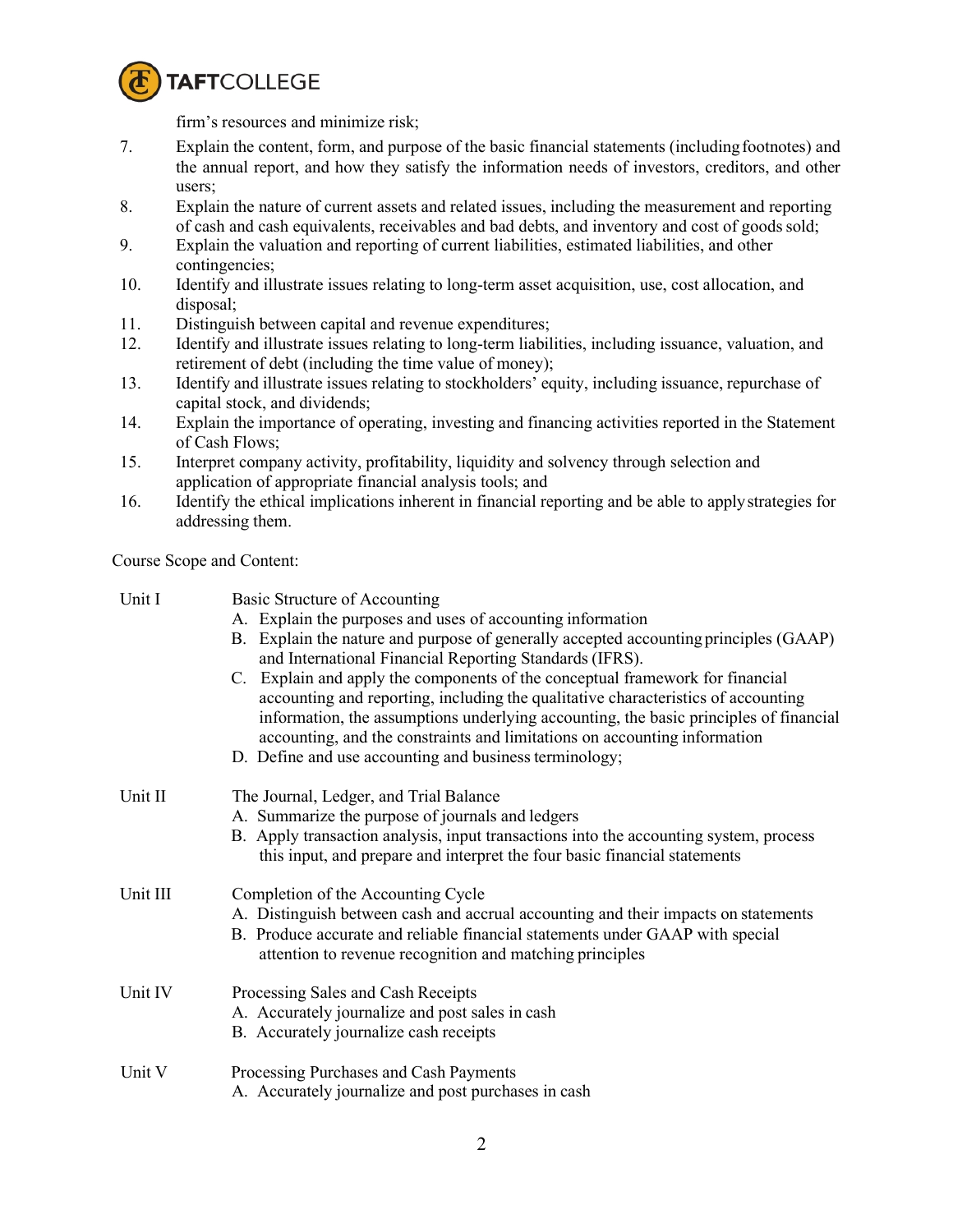

|           | B. Accurately journalize and post cash disbursements                                                                                                                                                                                                                                                                                                                                                                                                                                                                                                     |
|-----------|----------------------------------------------------------------------------------------------------------------------------------------------------------------------------------------------------------------------------------------------------------------------------------------------------------------------------------------------------------------------------------------------------------------------------------------------------------------------------------------------------------------------------------------------------------|
| Unit VI   | Summarizing and Reporting<br>A. Generate accurate financial reports following financial reporting rules and disclosure<br>including those in the International Financial Reporting Standards (IFRS)<br>B. Identify the ethical implications inherent in financial reporting and be able to apply<br>strategies for addressing them<br>C. Explain the content, form, and purpose of the basic financial statements (including<br>footnotes) and the annual report, and how they satisfy the information needs of<br>investors, creditors, and other users |
| Unit VII  | Assets<br>A. Explain the nature of current assets and related issues, including the measurement and<br>reporting of cash and cash equivalents, receivables and bad debts, and inventory and<br>cost of goods sold<br>A. Accurately journalize and post sales made as receivables<br>B. Accurately journalize and post payments made on receivables<br>C. Accurately journalize and post adjustments to receivables                                                                                                                                       |
| Unit VIII | Merchandise Inventory<br>A. Define and properly record transactions using various systems of inventory<br>accounting<br>B. Define and properly record adjustments to inventories                                                                                                                                                                                                                                                                                                                                                                         |
| Unit IX   | Deferrals and Accruals<br>A. Define and properly journalize common deferrals and accruals                                                                                                                                                                                                                                                                                                                                                                                                                                                                |
| Unit X    | Plant and Intangible Assets<br>A. Identify and illustrate issues relating to long-term asset acquisition, use, cost<br>allocation, and disposal<br>B. Distinguish between capital and revenue expenditures<br>C. Define, properly record, and post assets<br>D. Define and properly record depreciation using several methods of depreciation                                                                                                                                                                                                            |
| Unit XI   | Liabilities<br>A. Explain the valuation and reporting of current liabilities, estimated liabilities, and<br>other contingencies<br>B. Accurately journalize and post purchases made as payables<br>C. Accurately journalize and post payments made on payables<br>D. Accurately journalize and post adjustments to payables<br>E. Identify and illustrate issues relating to long-term liabilities, including issuance,<br>valuation, and retirement of debt (including the time value of money)                                                         |
| Unit XII  | Systems, Controls, and Payroll Systems<br>A. Identify and illustrate how the principles of internal control are used to manage and<br>control the firm's resources and minimize risk<br>B. Evaluate internal controls in accounting systems<br>C. Apply ethical standards to professional practice                                                                                                                                                                                                                                                       |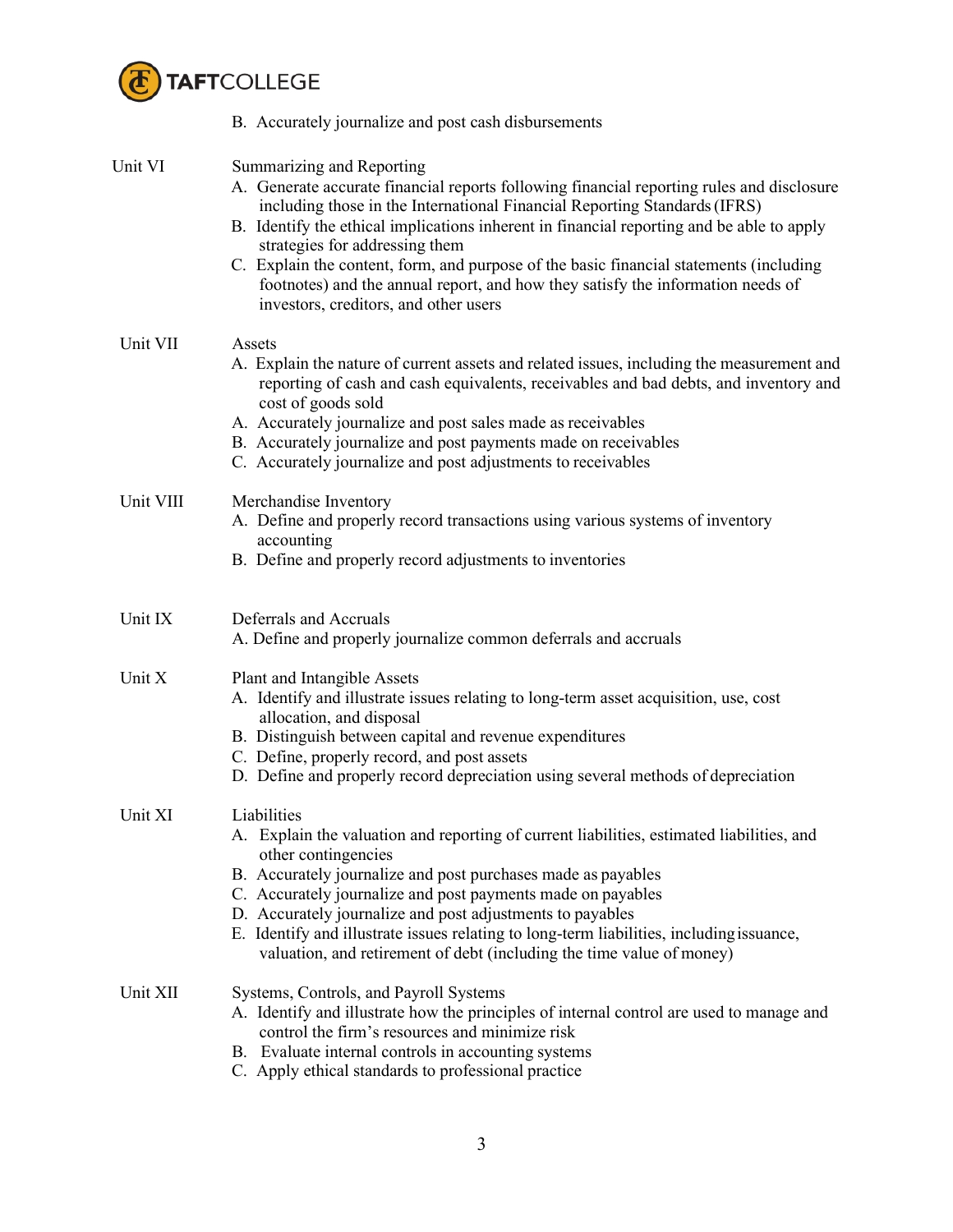

| Unit XIII | Cash Flows<br>A. Measure and report on cash flows<br>B. Explain the importance of operating, investing and financing activities reported in the<br><b>Statement of Cash Flows</b>                                                                                                                                                                                                                                                                                                                                                                                                                                                                                     |  |
|-----------|-----------------------------------------------------------------------------------------------------------------------------------------------------------------------------------------------------------------------------------------------------------------------------------------------------------------------------------------------------------------------------------------------------------------------------------------------------------------------------------------------------------------------------------------------------------------------------------------------------------------------------------------------------------------------|--|
| Unit XIV  | Partnerships<br>A. Set-up and properly record transactions commonly found in partnerships<br>B. Properly record changes in partnership equities                                                                                                                                                                                                                                                                                                                                                                                                                                                                                                                       |  |
| Unit XV   | Corporate Equity and Annual Reports<br>A. Identify and illustrate issues relating to stockholders' equity, including issuance,<br>repurchase of capital stock, and dividends<br>B. Properly journalize and post changes in equity accounts<br>C. Explain the content, form, and purpose of the basic financial statements (including<br>footnotes) and the annual report, and how they satisfy the information needs of<br>investors, creditors, and other users<br>D. Properly prepare annual reports including analytical narratives<br>E. Identify the ethical implications inherent in financial reporting and be able to apply<br>strategies for addressing them |  |
| Unit XVI  | <b>Financial Statement Analysis</b>                                                                                                                                                                                                                                                                                                                                                                                                                                                                                                                                                                                                                                   |  |

- A. Produce accurate and reliable financial statements
- B. Interpret company activity, profitability, liquidity and solvency through selection and application of appropriate financial analysis tools

Learning Activities Required Outside of Class:

The students in this class will spend a minimum of 8 hours per week outside of the regular class time doing the following:

- 1. Studying class notes
- 2. Answering questions<br>3. Completing required
- Completing required reading
- 4. Problem solving activities or exercises
- 5. Written work
- 6. Group projects Methods of Instruction:
- 1. Lectures
- 2. Demonstrations of sample problems on blackboard
- 3. Assigned problems from the text
- 4. Assigned selected problems which demonstrate the principles of accounting indifferent viewpoints
- 5. Multimedia presentations
- 6. Group explorations Methods of Evaluation:
- 1. Writing assignments including:
	- a. written homework from chapters
	- b. group reports
	- c. topic paper written under American Psychological Association (APA) style guide
	- d. chapter critical analysis reflections
	- e. case studies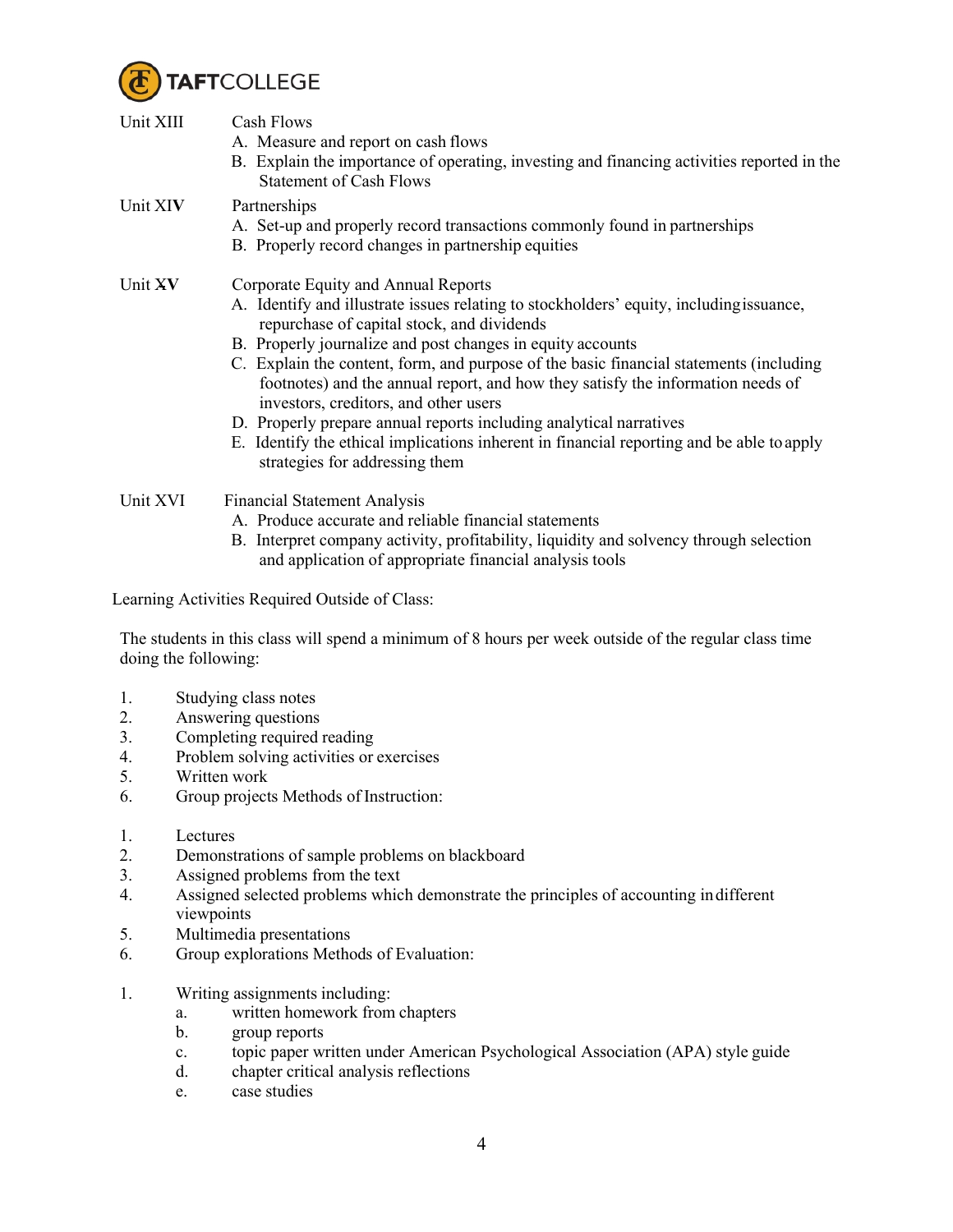

- 2. Computational or non-computational problem-solving demonstrations, including:
	- a. exams
	- b. homework problems
	- c. case study recommendations and solutions
- 3. Other subjective examinations using combinations of:
	- a. multiple choice questions
	- b. matching items
	- c. true/false questions
	- d. short answer questions
	- e. fill in the blank responses
- 4. Participation including:
	- a. role-playing and group activities
	- b. oral presentations and demonstrations
	- c. discussion responses
	- d. scenario reflections
- 5. Project including:
	- a. multimedia presentations
	- b. business scenario responses
	- c. action plans
	- d. formal written reports
	- e. portfolios
	- f. building new case studies

Supplemental Data:

| TOP Code:                  | 050500: Business Administration    |
|----------------------------|------------------------------------|
| <b>SAM Priority Code:</b>  | C: Clearly Occupational            |
| <b>Distance Education:</b> | Online; Offline                    |
| Funding Agency:            | Y: Not Applicable(funds not used)  |
| Program Status:            | 1: Program Applicable              |
| Noncredit Category:        | Y: Not Applicable, Credit Course   |
| Special Class Status:      | $N:$ Course is not a special class |